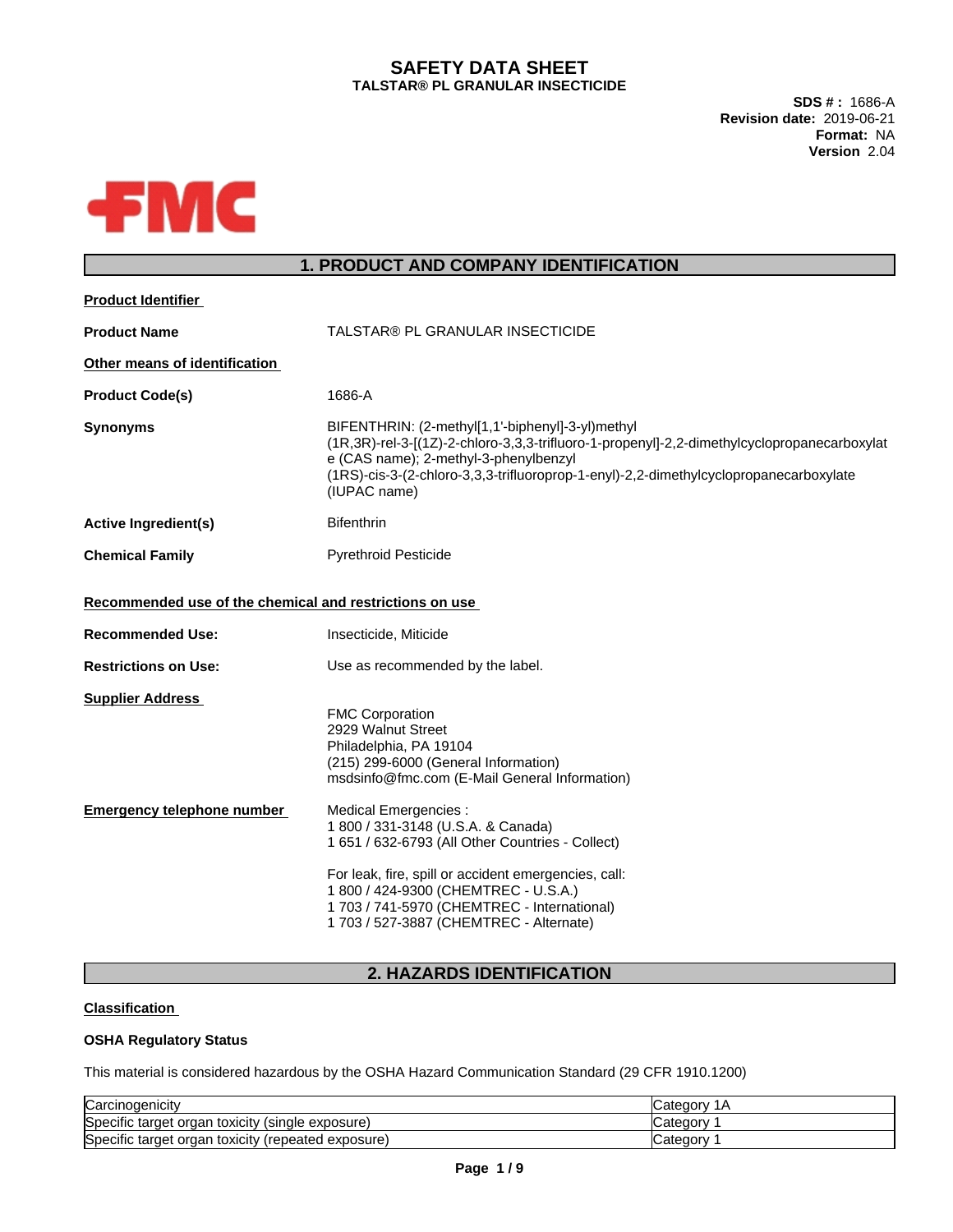#### **GHS Label elements, including precautionary statements**

#### **EMERGENCY OVERVIEW**

#### **Danger**

#### **Hazard Statements**

H350 - May cause cancer

H370 - Causes damage to organs

H372 - Causes damage to organs through prolonged or repeated exposure



#### **Precautionary Statements - Prevention**

P201 - Obtain special instructions before use

- P202 Do not handle until all safety precautions have been read and understood
- P281 Use personal protective equipment as required
- P260 Do not breathe dust/fume/gas/mist/vapors/spray
- P264 Wash face, hands and any exposed skin thoroughly after handling
- P270 Do not eat, drink or smoke when using this product

#### **Precautionary Statements - Response**

P308 + P311 - If exposed or concerned: Call a POISON CENTER or doctor

#### **Precautionary Statements - Storage**

P405 - Store locked up

#### **Precautionary Statements - Disposal**

P501 - Dispose of contents/container according to label directions

#### **Hazards not otherwise classified (HNOC)**

No hazards not otherwise classified were identified.

#### **Other Information**

Very toxic to aquatic life with long lasting effects.

# **3. COMPOSITION/INFORMATION ON INGREDIENTS**

**Chemical Family Pyrethroid Pesticide.** 

| Chemical name                                               | CAS-No                       | $\mathbf{a}$<br>.<br>Veial<br>70 |
|-------------------------------------------------------------|------------------------------|----------------------------------|
| $\cdots$<br><br>'n /et:<br>vstalline silica.<br>quartz<br>. | -60-ر<br>4808-               | >80                              |
| <b>Bifenthrin</b>                                           | 8265<br>04 <sup>2</sup><br>ີ | $\mathsf{v}.\mathsf{c}$          |

Synonyms are provided in Section 1.

# **4. FIRST AID MEASURES**

**Eye Contact** Hold eyes open and rinse slowly and gently with water for 15 to 20 minutes. Remove contact lenses, if present, after the first 5 minutes, then continue rinsing eye. Call a poison control center or doctor for further treatment advice.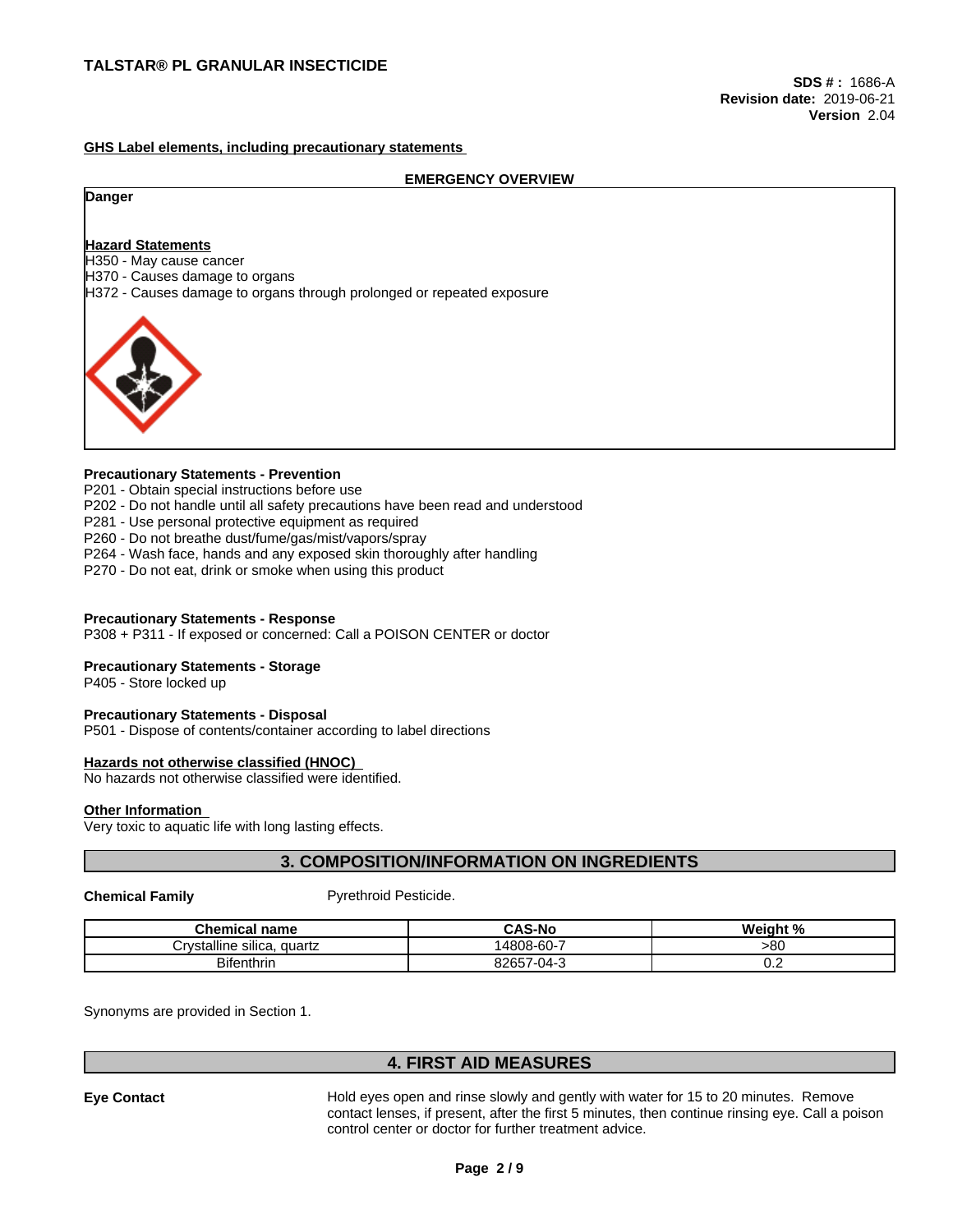# **TALSTAR® PL GRANULAR INSECTICIDE**

# **SDS # :** 1686-A **Revision date:** 2019-06-21

| <b>Skin Contact</b>                                                                                        | Version 2.04<br>Take off contaminated clothing. Rinse skin immediately with plenty of water for 15-20<br>minutes. Call a poison control center or doctor for further treatment advice.                                                                                                                                    |
|------------------------------------------------------------------------------------------------------------|---------------------------------------------------------------------------------------------------------------------------------------------------------------------------------------------------------------------------------------------------------------------------------------------------------------------------|
| <b>Inhalation</b>                                                                                          | Move to fresh air. If person is not breathing, call 911 or an ambulance, then give artificial<br>respiration, preferably mouth-to-mouth if possible. Call a poison control center or doctor for<br>further treatment advice.                                                                                              |
| Ingestion                                                                                                  | Call a poison control center or doctor immediately for treatment advice Have person sip a<br>glass of water if able to swallow. Do not induce vomiting unless told to do so by a poison<br>control center or doctor. Do not give anything by mouth to an unconscious person.                                              |
| Most important symptoms and<br>effects, both acute and delayed                                             | Central nervous system effects.                                                                                                                                                                                                                                                                                           |
| Indication of immediate medical<br>attention and special treatment<br>needed, if necessary                 | Treat symptomatically. This product is a pyrethroid. If large amounts have been ingested,<br>milk, cream, and other digestible fats and oils may increase absorption and so should be<br>avoided.                                                                                                                         |
|                                                                                                            | <b>5. FIRE-FIGHTING MEASURES</b>                                                                                                                                                                                                                                                                                          |
| <b>Suitable Extinguishing Media</b>                                                                        | Use CO <sub>2</sub> , dry chemical, or foam.                                                                                                                                                                                                                                                                              |
| <b>Specific Hazards Arising from the</b><br><b>Chemical</b>                                                | Powdered material may form explosive dust-air mixtures                                                                                                                                                                                                                                                                    |
| <b>Explosion data</b><br><b>Sensitivity to Mechanical Impact</b><br><b>Sensitivity to Static Discharge</b> | No information available.<br>No information available.                                                                                                                                                                                                                                                                    |
| <b>Protective equipment and</b><br>precautions for firefighters                                            | As in any fire, wear self-contained breathing apparatus and full protective gear. Isolate fire<br>area. Evaluate upwind.                                                                                                                                                                                                  |
|                                                                                                            | <b>6. ACCIDENTAL RELEASE MEASURES</b>                                                                                                                                                                                                                                                                                     |
| <b>Personal Precautions</b>                                                                                | Isolate and post spill area. Remove all sources of ignition. Ventilate the area. Wear suitable<br>protective clothing, gloves and eye/face protection. For personal protection see section 8.                                                                                                                             |
| Other                                                                                                      | For further clean-up instructions, call FMC Emergency Hotline number listed in Section 1<br>"Product and Company Identification" above.                                                                                                                                                                                   |
| <b>Environmental Precautions</b>                                                                           | Keep people and animals away from and upwind of spill/leak. Keep material out of<br>lakes, streams, ponds, and sewer drains. Keep out of waterways.                                                                                                                                                                       |
| <b>Methods for Containment</b>                                                                             | Use a wet sweeping compound or water to prevent dust formation.                                                                                                                                                                                                                                                           |
| Methods for cleaning up                                                                                    | Sweep up and shovel into suitable containers for disposal. Clean and neutralize spill area,<br>tools and equipment by washing with water and soap. Absorb rinsate and add to the<br>collected waste. Waste must be classified and labeled prior to recycling or disposal.<br>Dispose of waste as indicated in Section 13. |
|                                                                                                            | 7. HANDLING AND STORAGE                                                                                                                                                                                                                                                                                                   |
| <b>Handling</b>                                                                                            | Do not contaminate other pesticides, fertilizers, water, food, or feed by storage or disposal.                                                                                                                                                                                                                            |
| <b>Storage</b>                                                                                             | Keep in a dry, cool and well-ventilated place. Keep away from open flames, hot surfaces<br>and sources of ignition. Keep out of reach of children and animals. Store in original<br>container.                                                                                                                            |
| Incompatible products                                                                                      | None known                                                                                                                                                                                                                                                                                                                |

# **8. EXPOSURE CONTROLS/PERSONAL PROTECTION**

**Control parameters**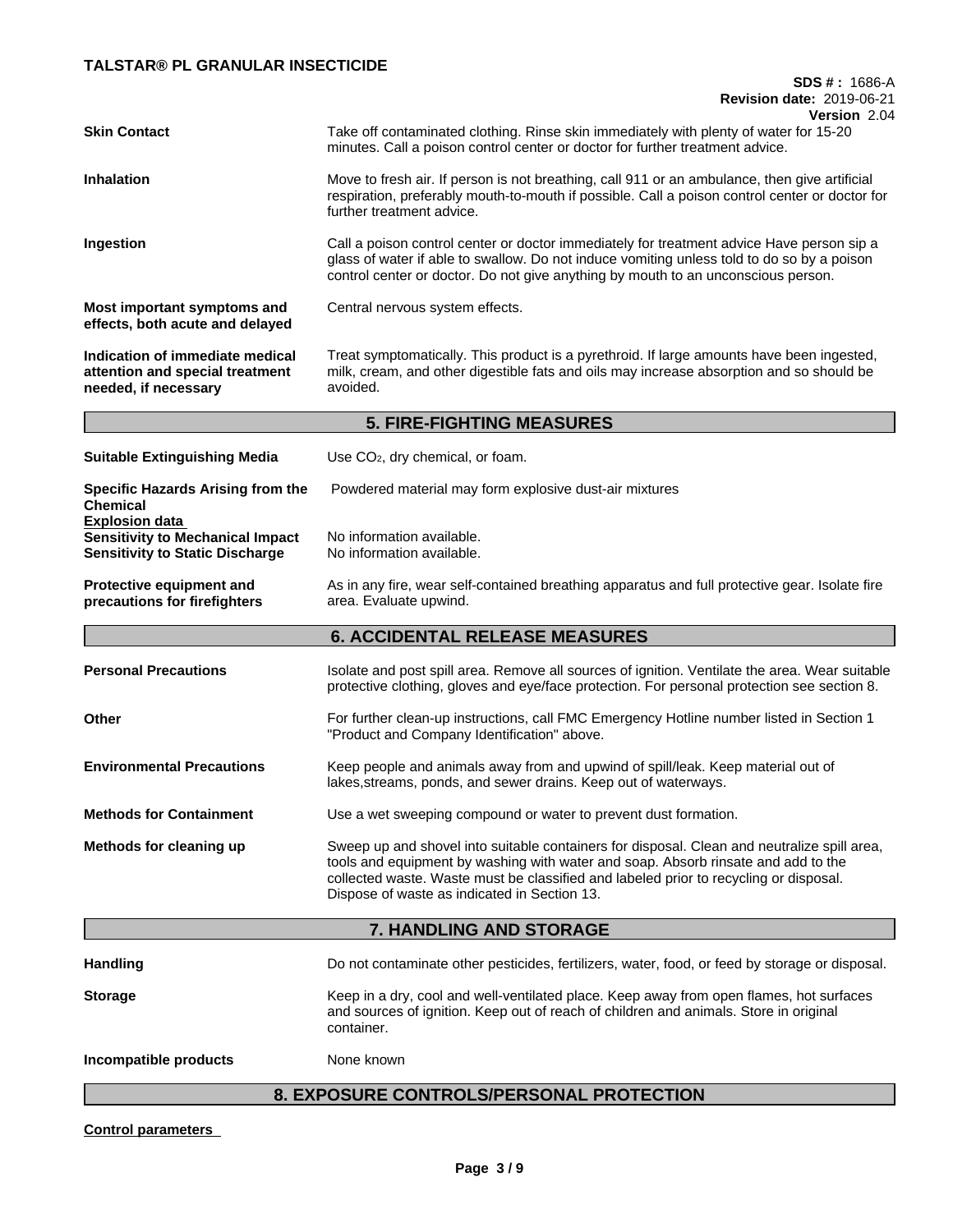| <b>Chemical name</b>                                                  | <b>ACGIH TLV</b>               | <b>OSHA PEL</b>                                        | <b>NIOSH</b>                                                                                                                                                                                                                                                                 | <b>Mexico</b>                          |
|-----------------------------------------------------------------------|--------------------------------|--------------------------------------------------------|------------------------------------------------------------------------------------------------------------------------------------------------------------------------------------------------------------------------------------------------------------------------------|----------------------------------------|
| Crystalline silica, quartz<br>$(14808 - 60 - 7)$                      | TWA: $0.025$ mg/m <sup>3</sup> | TWA: $50 \mu g/m^3$                                    | IDLH: 50 mg/m <sup>3</sup><br>TWA: $0.05$ mg/m <sup>3</sup>                                                                                                                                                                                                                  | Mexico: TWA 0.025<br>mg/m <sup>3</sup> |
| <b>Chemical name</b>                                                  | <b>British Columbia</b>        | Quebec                                                 | <b>Ontario TWAEV</b>                                                                                                                                                                                                                                                         | Alberta                                |
| Crystalline silica, quartz<br>$(14808 - 60 - 7)$                      | TWA: $0.025$ mg/m <sup>3</sup> | TWA: $0.1 \text{ mg/m}^3$                              | TWA: $0.10$ mg/m <sup>3</sup><br>respirable                                                                                                                                                                                                                                  | TWA: $0.025$ mg/m <sup>3</sup>         |
| Appropriate engineering controls                                      |                                |                                                        |                                                                                                                                                                                                                                                                              |                                        |
| <b>Engineering measures</b>                                           |                                | breathing and wear the recommended equipment.          | Apply technical measures to comply with the occupational exposure limits. When working in<br>confined spaces (tanks, containers, etc.), ensure that there is a supply of air suitable for                                                                                    |                                        |
| Individual protection measures, such as personal protective equipment |                                |                                                        |                                                                                                                                                                                                                                                                              |                                        |
| <b>Eye/Face Protection</b>                                            | chemical goggles.              |                                                        | If there is a potential for exposure to particles which could cause eye discomfort, wear                                                                                                                                                                                     |                                        |
| <b>Skin and Body Protection</b>                                       |                                | Wear long-sleeved shirt, long pants, socks, and shoes. |                                                                                                                                                                                                                                                                              |                                        |
| <b>Hand Protection</b>                                                |                                |                                                        | Use protective gloves made of chemical materials such as nitrile or neoprene. Wash the<br>outside of gloves with soap and water before reuse. Check regularly for leaks.                                                                                                     |                                        |
| <b>Respiratory Protection</b>                                         |                                | accordance with current local regulations.             | If exposure limits are exceeded or irritation is experienced, NIOSH/MSHA approved<br>respiratory protection should be worn. Respiratory protection must be provided in                                                                                                       |                                        |
| <b>Hygiene measures</b>                                               |                                | separately from regular household laundry.             | Clean water should be available for washing in case of eye or skin contamination. Wash<br>skin prior to eating, drinking, chewing gum or using tobacco. Shower or bathe at the end of<br>working. Remove and wash contaminated clothing before re-use. Launder work clothing |                                        |
| <b>General information</b>                                            |                                |                                                        | If the product is used in mixtures, it is recommended that you contact the appropriate<br>protective equipment suppliers. These recommendations apply to the product as supplied                                                                                             |                                        |

# **9. PHYSICAL AND CHEMICAL PROPERTIES**

## **Information on basic physical and chemical properties**

| Appearance                       | Granules                 |
|----------------------------------|--------------------------|
| <b>Physical State</b>            | Solid                    |
| Color                            | Cream to tan             |
| Odor                             | Slight Musty             |
| <b>Odor threshold</b>            | No information available |
| рH                               | $6.8 - 7.1$              |
| Melting point/freezing point     | Not applicable           |
| <b>Boiling Point/Range</b>       | No information available |
| <b>Flash point</b>               | Not applicable           |
| <b>Evaporation Rate</b>          | No information available |
| Flammability (solid, gas)        | No information available |
| <b>Flammability Limit in Air</b> |                          |
| <b>Upper flammability limit:</b> | No information available |
| Lower flammability limit:        | No information available |
| Vapor pressure                   | No information available |
| Vapor density                    | No information available |
| <b>Relative density</b>          | 1.39 $lb/ft^3$           |
| <b>Specific gravity</b>          | No information available |
| <b>Water solubility</b>          | No information available |
| Solubility in other solvents     | No information available |
| <b>Partition coefficient</b>     | No information available |
| <b>Autoignition temperature</b>  | No information available |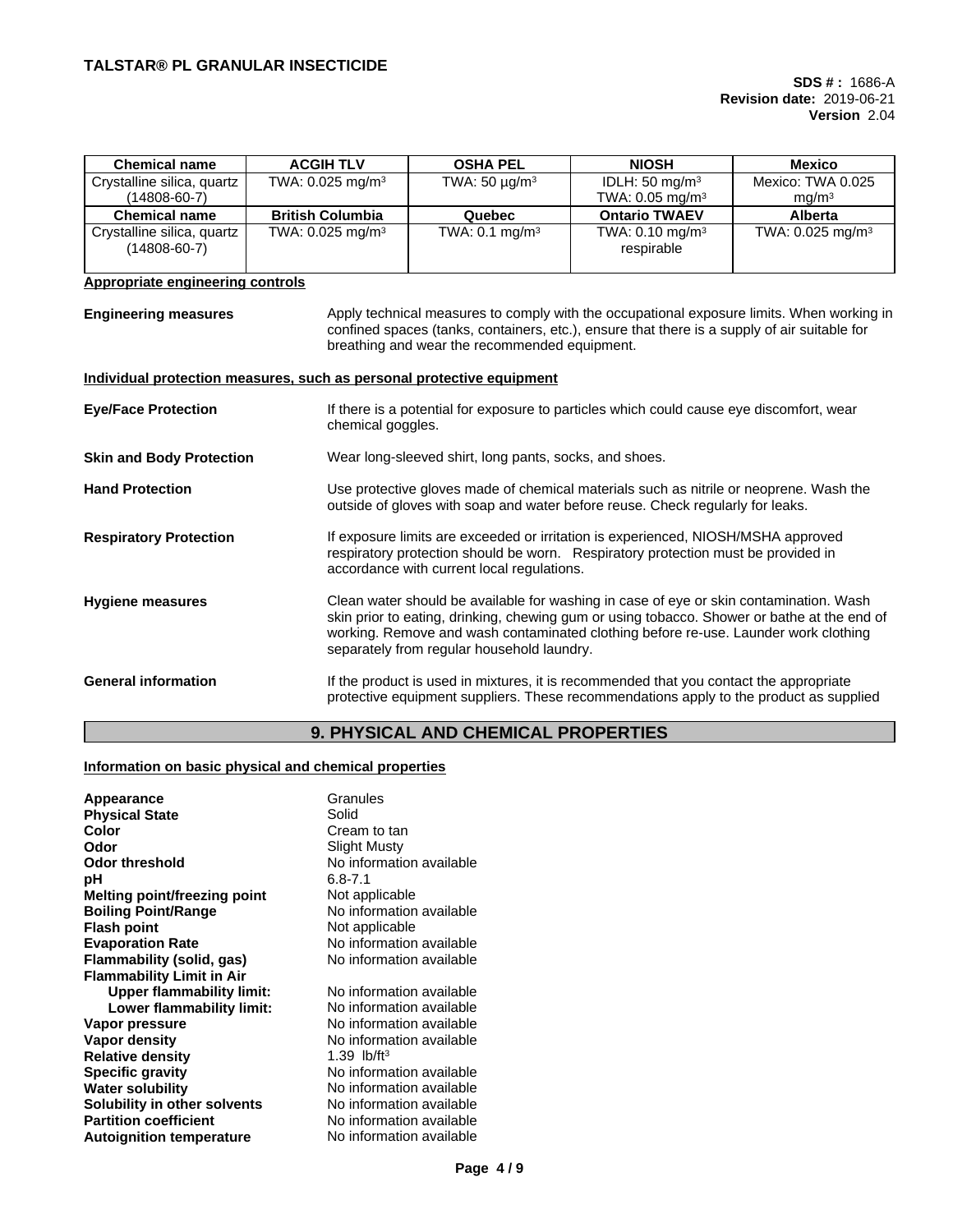| <b>Decomposition temperature</b> |
|----------------------------------|
| Viscosity, kinematic             |
| Viscosity, dynamic               |
| <b>Explosive properties</b>      |
| <b>Oxidizing properties</b>      |
| <b>Molecular weight</b>          |
| <b>Bulk density</b>              |
|                                  |

**No information available Viscosity, kinematic** No information available **Viscosity, dynamic** No information available **No information available No information available No information available Bulk density** 50-53 lb/ft<sup>3</sup>

# **10. STABILITY AND REACTIVITY**

| <b>Reactivity</b>                                                                                                                | None under normal use conditions                                                                                                                                                                |
|----------------------------------------------------------------------------------------------------------------------------------|-------------------------------------------------------------------------------------------------------------------------------------------------------------------------------------------------|
| <b>Chemical Stability</b><br><b>Possibility of Hazardous Reactions</b> None under normal processing.<br>Hazardous polymerization | Stable under recommended storage conditions.<br>Hazardous polymerization does not occur.                                                                                                        |
| <b>Conditions to avoid</b><br>Incompatible materials                                                                             | Excessive heat. Keep away from open flames, hot surfaces and sources of ignition.<br>None known.<br>Hazardous Decomposition Products Carbon oxides (COx), Hydrogen chloride, Hydrogen fluoride. |

# **11. TOXICOLOGICAL INFORMATION**

## **Product Information**

| LD50 Oral                         | $> 5000$ mg/kg (rat)                                              |
|-----------------------------------|-------------------------------------------------------------------|
| <b>LD50 Dermal</b>                | $> 2000$ mg/kg (rabbit)                                           |
| <b>LC50 Inhalation</b>            | No information available                                          |
| Serious eye damage/eye irritation | Non-irritating. Product dust may cause mechanical eye irritation. |
| Skin corrosion/irritation         | Non-irritating.                                                   |
| Sensitization                     | Non-sensitizer                                                    |

| <b>Bifenthrin</b><br>2000 mg/kg<br>$0.8$ ma/L<br>rat ) 4 h<br>55 mg/kg<br>rat<br>rat<br>female.<br>(82657-04-3) | <b>Chemical name</b> | ∟D50 Oral | <b>LD50 Dermal</b> | ∟C50 Inhalation |
|-----------------------------------------------------------------------------------------------------------------|----------------------|-----------|--------------------|-----------------|
|                                                                                                                 |                      |           |                    |                 |

## **Information on toxicological effects**

| <b>Symptoms</b>              | Large doses of bifenthrin ingested by laboratory animals produced signs of toxicity including<br>convulsions, tremors and bloody nasal discharge.                                                                                                                                                                                                                                                                              |
|------------------------------|--------------------------------------------------------------------------------------------------------------------------------------------------------------------------------------------------------------------------------------------------------------------------------------------------------------------------------------------------------------------------------------------------------------------------------|
|                              | Delayed and immediate effects as well as chronic effects from short and long-term exposure                                                                                                                                                                                                                                                                                                                                     |
| <b>Chronic toxicity</b>      | Chronic exposure to silica dust may increase the risk of developing pneumoconiosis or<br>silicosis, chronic diseases affecting the lungs, characterized by labored breathing, cough,<br>reduction of work capacity, reduction of lung capacity, heart enlargement and failure                                                                                                                                                  |
| <b>Mutagenicity</b>          | Bifenthrin: Not genotoxic in laboratory studies.                                                                                                                                                                                                                                                                                                                                                                               |
| Carcinogenicity              | Bifenthrin: Weak treatment-related response for liver adenocarcinomas and benign bladder<br>tumors (lesion) in male mice. This product contains crystalline silica (quartz) in a<br>non-respirable form. Inhalation of crystalline silica is unlikely to occur from exposure to this<br>product. However, if granules are pulverized or crushed into a fine, respirable powder, silica<br>exposure via inhalation is probable. |
| <b>Neurological effects</b>  | Bifenthrin: Causes clinical signs of neurotoxicity (tremors, impaired gait, excessive<br>salivation) following acute or subchronic exposure. Tremors disappeared with continued<br>exposure.                                                                                                                                                                                                                                   |
| <b>Reproductive toxicity</b> | Bifenthrin: No toxicity to reproduction in animal studies.                                                                                                                                                                                                                                                                                                                                                                     |
| Developmental toxicity       | Bifenthrin: Not teratogenic in animal studies.                                                                                                                                                                                                                                                                                                                                                                                 |
|                              |                                                                                                                                                                                                                                                                                                                                                                                                                                |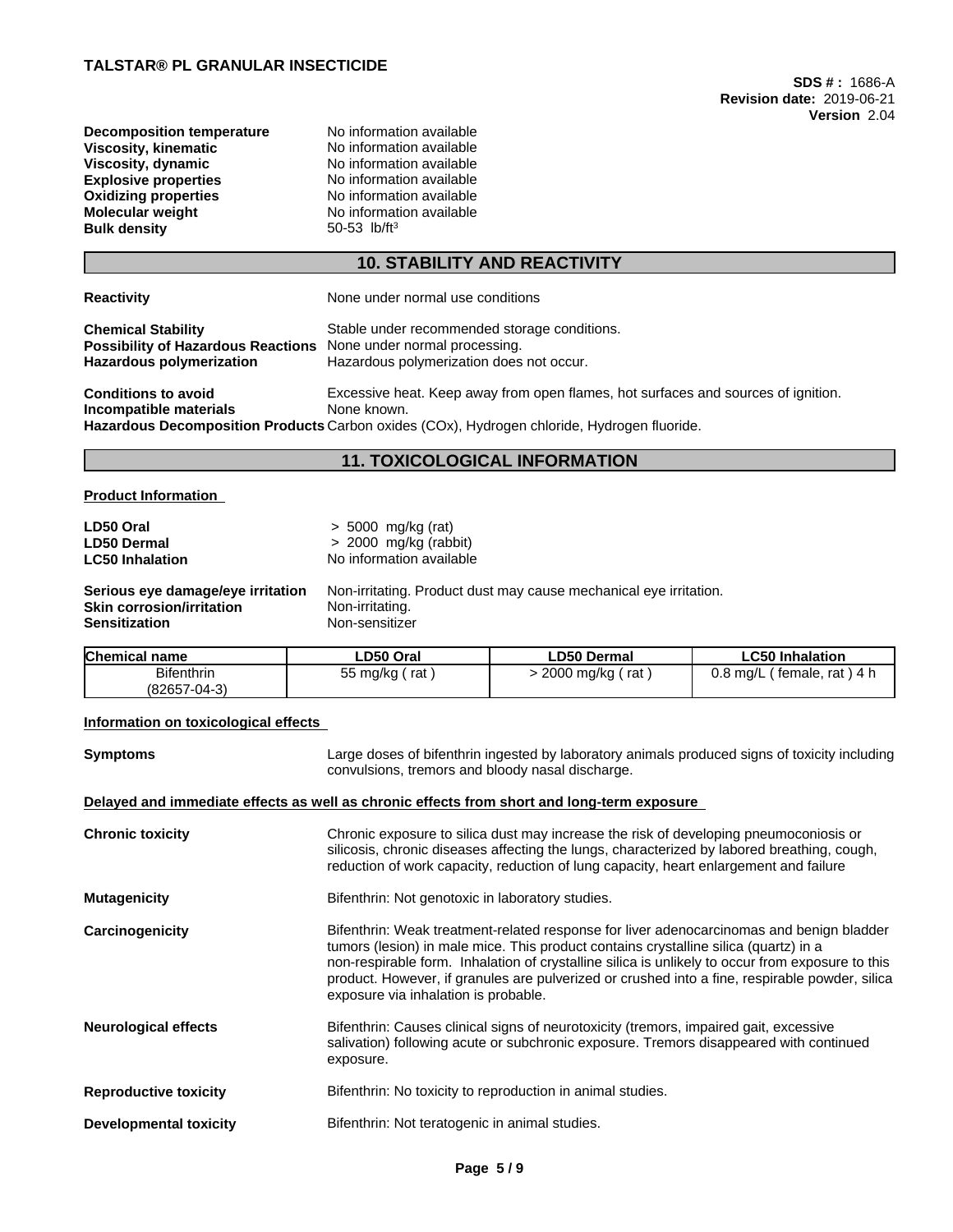#### **SDS # :** 1686-A **Revision date:** 2019-06-21 **Version** 2.04

| <b>STOT - single exposure</b><br><b>STOT - repeated exposure</b> | May cause damage to organs. See listed target organs below.<br>May cause damage to organs through prolonged or repeated exposure. See listed target<br>organs below.                         |
|------------------------------------------------------------------|----------------------------------------------------------------------------------------------------------------------------------------------------------------------------------------------|
| Target organ effects                                             | Bifenthrin: Central Nervous System.                                                                                                                                                          |
| <b>Neurological effects</b>                                      | Bifenthrin: Causes clinical signs of neurotoxicity (tremors, impaired gait, excessive<br>salivation) following acute or subchronic exposure. Tremors disappeared with continued<br>exposure. |

**Aspiration hazard** No information available.

| Chemical name                             | <b>ACGIH</b> | <b>IARC</b> | .     | <b>OCUA</b><br>שסט |
|-------------------------------------------|--------------|-------------|-------|--------------------|
| $\cdots$<br>`rvstalline silica.<br>quartz | ∼            | Group       | Known |                    |
| 14808-60-7                                |              |             |       |                    |

**Legend:**

*ACGIH (American Conference of Governmental Industrial Hygienists) A2 - Suspected Human Carcinogen IARC (International Agency for Research on Cancer) Group 1 - Carcinogenic to Humans NTP (National Toxicology Program) Known - Known Carcinogen OSHA (Occupational Safety and Health Administration of the US Department of Labor) X - Present*

# **12. ECOLOGICAL INFORMATION**

### **Ecotoxicity**

| <b>Bifenthrin (82657-04-3)</b> |           |                |        |           |
|--------------------------------|-----------|----------------|--------|-----------|
| Active Ingredient(s)           | Duration  | <b>Species</b> | Value  | Units     |
| <b>Bifenthrin</b>              | 96 h LC50 | Fish           | 0.1    | $\mu$ g/L |
|                                | 72 h EC50 | Algae          | 0.822  | mg/L      |
|                                | 48 h EC50 | Crustacea      | 0.11   | $\mu$ g/L |
|                                | 21 d NOEC | Fish           | 0.012  | $\mu$ g/L |
|                                | 21 d NOEC | Crustacea      | 0.0013 | $\mu$ g/L |

| <b>Chemical name</b>                            | <b>Toxicity to algae</b> | <b>Toxicity to fish</b>                                                                                                                                                                                                                                                                                                                                         | Toxicity to daphnia and other<br>aquatic invertebrates |  |  |  |
|-------------------------------------------------|--------------------------|-----------------------------------------------------------------------------------------------------------------------------------------------------------------------------------------------------------------------------------------------------------------------------------------------------------------------------------------------------------------|--------------------------------------------------------|--|--|--|
| hydrotreated light parrafinic oil<br>64742-55-8 |                          | 96 h LC50: > 5000 mg/L<br>(Oncorhynchus mykiss)                                                                                                                                                                                                                                                                                                                 | 48 h EC50: > 1000 mg/L (Daphnia<br>magna)              |  |  |  |
| Persistence and degradability                   |                          | Bifenthrin: Moderately persistent. Does not readily hydrolyze. Not readily biodegradable.                                                                                                                                                                                                                                                                       |                                                        |  |  |  |
| <b>Bioaccumulation</b>                          |                          | Bifenthrin: The substance has a potential for bioconcentration.                                                                                                                                                                                                                                                                                                 |                                                        |  |  |  |
| <b>Mobility</b>                                 |                          | Bifenthrin: Immobile. Not expected to reach groundwater.                                                                                                                                                                                                                                                                                                        |                                                        |  |  |  |
|                                                 |                          | <b>13. DISPOSAL CONSIDERATIONS</b>                                                                                                                                                                                                                                                                                                                              |                                                        |  |  |  |
| Waste disposal methods                          |                          | Improper disposal of excess pesticide, spray mixture, or rinsate is prohibited. If these<br>wastes cannot be disposed of by use according to label instructions, contact appropriate<br>disposal authorities for guidance. Proper personal protective equipment, as described in<br>Sections 7 and 8, must be worn while handling materials for waste disposal. |                                                        |  |  |  |
| <b>Contaminated Packaging</b>                   |                          | Containers must be disposed of in accordance with local, state and federal regulations.<br>Refer to the product label for container disposal instructions.                                                                                                                                                                                                      |                                                        |  |  |  |
|                                                 |                          | <b>14. TRANSPORT INFORMATION</b>                                                                                                                                                                                                                                                                                                                                |                                                        |  |  |  |

**DOT** This material is not a hazardous material as defined by U.S. Department of Transportation at 49 CFR Parts 100 through 185.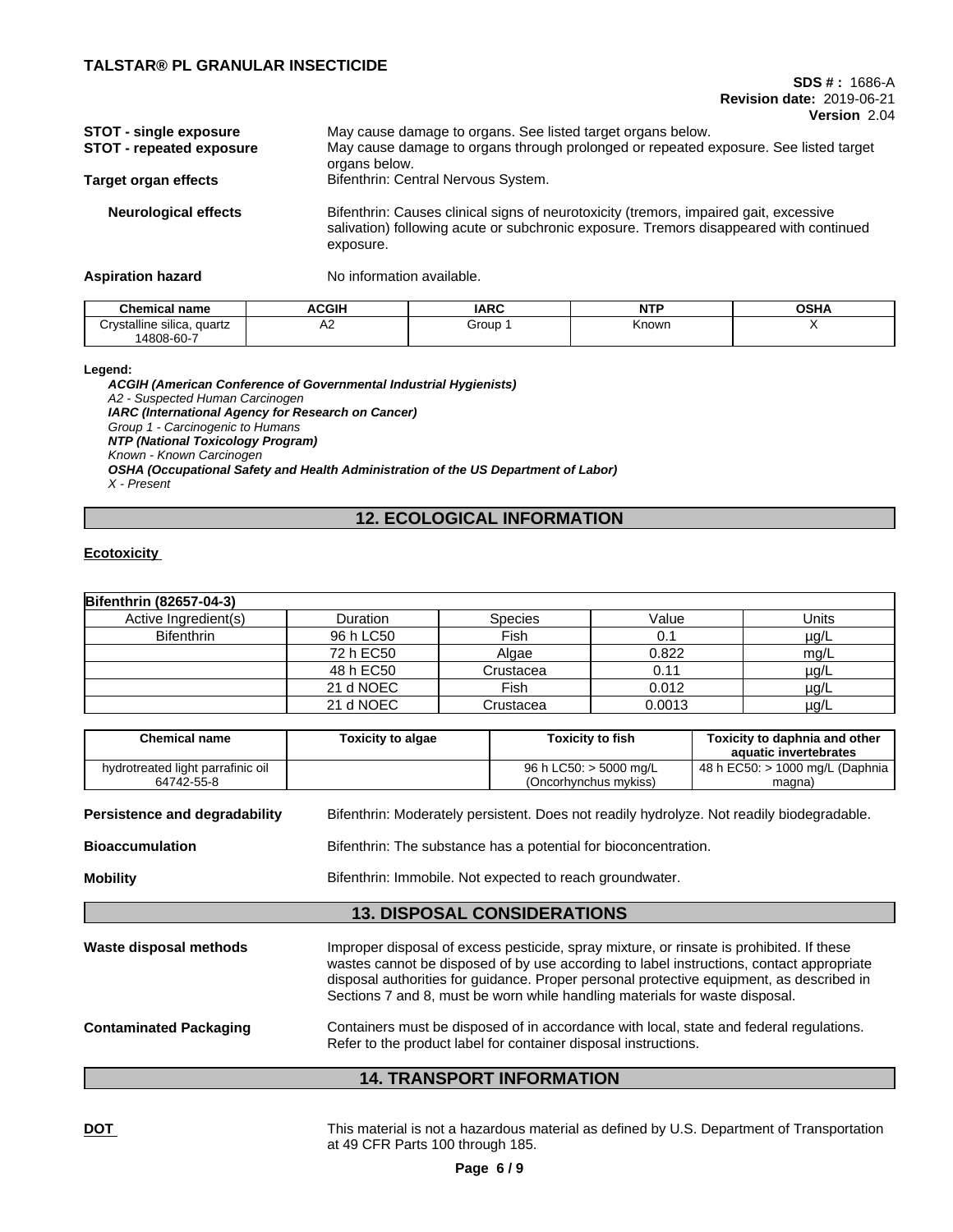| <b>TDG</b>                                      |                                                                                         |
|-------------------------------------------------|-----------------------------------------------------------------------------------------|
| UN/ID no                                        | <b>UN3077</b>                                                                           |
| <b>Proper Shipping Name</b>                     | Environmentally hazardous substance, solid, n.o.s.                                      |
| <b>Hazard class</b>                             | 9                                                                                       |
| <b>Packing Group</b><br><b>Marine Pollutant</b> | Ш<br>Bifenthrin.                                                                        |
| <b>Description</b>                              | UN3077, Environmentally hazardous substance, solid, n.o.s. (bifenthrin), 9, III, Marine |
|                                                 | Pollutant                                                                               |
|                                                 |                                                                                         |
| <b>ICAO/IATA</b>                                |                                                                                         |
| UN/ID no                                        | <b>UN3077</b>                                                                           |
| <b>Proper Shipping Name</b>                     | Environmentally hazardous substance, solid, n.o.s.                                      |
| <b>Hazard class</b>                             | 9                                                                                       |
| <b>Packing Group</b>                            | Ш                                                                                       |
| <b>Description</b>                              | UN3077, Environmentally hazardous substance, solid, n.o.s. (bifenthrin), 9, III, Marine |
|                                                 | Pollutant                                                                               |
| <b>IMDG/IMO</b>                                 |                                                                                         |
| UN/ID no                                        | <b>UN3077</b>                                                                           |
| <b>Proper Shipping Name</b>                     | Environmentally hazardous substance, solid, n.o.s.                                      |
| <b>Hazard class</b>                             | 9                                                                                       |
| <b>Packing Group</b>                            | Ш                                                                                       |
| EmS No.                                         | $F-A, S-F$                                                                              |
| <b>Marine Pollutant</b>                         | <b>Bifenthrin</b>                                                                       |
| <b>Description</b>                              | UN3077, Environmentally hazardous substance, solid, n.o.s. (bifenthrin), 9, III, Marine |
|                                                 | Pollutant                                                                               |

# **15. REGULATORY INFORMATION**

# **U.S. Federal Regulations**

# **SARA 313**

Section 313 of Title III of the Superfund Amendments and Reauthorization Act of 1986 (SARA). This product contains a chemical or chemicals which are subject to the reporting requirements of the Act and Title 40 of the Code of Federal Regulations, Part 372:

| <b>Chemical name</b>                                                                  | <b>CAS-No</b>    | Weight % | SARA 313 - Threshold<br>Values % |
|---------------------------------------------------------------------------------------|------------------|----------|----------------------------------|
| Bifenthrin - 82657-04-3                                                               | 82657-04-3       | 0.2      |                                  |
| <b>SARA 311/312 Hazard Categories</b><br>Acute health hazard<br>Chronic health hazard | Yes<br>Yes<br>No |          |                                  |
| Fire hazard<br>Sudden release of pressure hazard                                      | No               |          |                                  |
| <b>Reactive Hazard</b>                                                                | No               |          |                                  |

### **Clean Water Act**

This product does not contain any substances regulated as pollutants pursuant to the Clean Water Act (40 CFR 122.21 and 40 CFR 122.42)

### **CERCLA**

This material, as supplied, does not contain any substances regulated as hazardous substances under the Comprehensive Environmental Response Compensation and Liability Act (CERCLA) (40 CFR 302) or the Superfund Amendments and Reauthorization Act (SARA) (40 CFR 355). There may be specific reporting requirements at the local, regional, or state level pertaining to releases of this material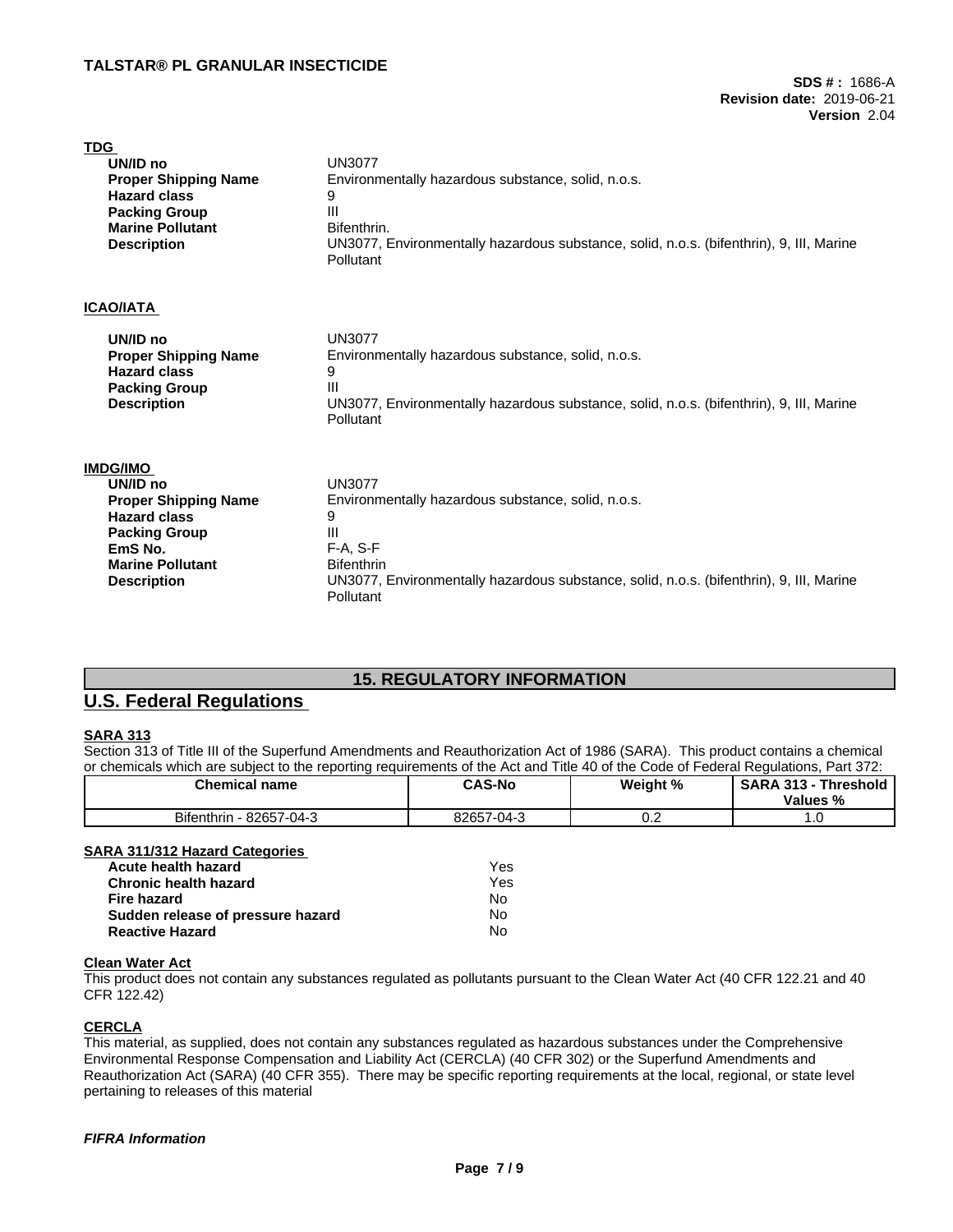# **TALSTAR® PL GRANULAR INSECTICIDE**

This chemical is a pesticide product registered by the Environmental Protection Agency and is subject to certain labeling requirements under federal pesticide law. These requirements differ from the classification criteria and hazard information required for safety data sheets, and for workplace labels of non-pesticide chemicals. Following is the hazard information as *required on the pesticide label:*

### *CAUTION*

*Harmful if absorbed through skin. This pesticide is extremely toxic to fish and aquatic invertebrates.*

# **US State Regulations**

### **California Proposition 65**

This product does not contain any Proposition 65 chemicals.

## **U.S. State Right-to-Know Regulations**

| <b>Chemical name</b>                     | New Jersey | <b>Massachusetts</b> | Pennsylvania |
|------------------------------------------|------------|----------------------|--------------|
| Crystalline silica, quartz<br>14808-60-7 |            |                      |              |
| <b>Bifenthrin</b><br>82657-04-3          |            |                      |              |

# **International Inventories**

| <b>Chemical name</b>                     | <b>TSCA</b><br>States) | <b>DSL</b><br> (United   (Canada) | <b>EINECS/ELINC  </b><br>S (Europe) | <b>ENCS</b><br>(Japan) | China<br>(IECSC) | KECL (Korea) | <b>PICCS</b><br>(Philippines) | <b>AICS</b><br>(Australia) |
|------------------------------------------|------------------------|-----------------------------------|-------------------------------------|------------------------|------------------|--------------|-------------------------------|----------------------------|
| Crystalline silica, quartz<br>14808-60-7 | $\checkmark$<br>Λ      |                                   |                                     |                        |                  |              |                               |                            |
| <b>Bifenthrin</b><br>82657-04-3          |                        |                                   |                                     |                        |                  |              |                               |                            |

**Mexico - Grade** Serious risk, Grade 3

| <b>Chemical name</b>       | <b>Carcinogen Status</b>                                                          | <b>Mexico</b>                                                          |  |
|----------------------------|-----------------------------------------------------------------------------------|------------------------------------------------------------------------|--|
| Crystalline silica, quartz | A2                                                                                | Mexico: TWA 0.025 mg/m <sup>3</sup>                                    |  |
|                            |                                                                                   |                                                                        |  |
| <b>Chemical name</b>       | <b>Mexico - Pollutant Release and</b>                                             | <b>Pollutant Release and Transfer</b>                                  |  |
|                            | <b>Transfer Register - Reporting</b><br><b>Emissions for Fabrication, Process</b> | <b>Register - Reporting Emissions -</b><br><b>Threshold Quantities</b> |  |
|                            | or Use - Threshold Quantities                                                     |                                                                        |  |
| <b>Bifenthrin</b>          | 100                                                                               | $100$ kg/yr                                                            |  |
|                            | 2500 kg/yr                                                                        |                                                                        |  |

#### **CANADA**

#### **WHMIS Statement**

This product has been classified in accordance with the Hazardous Products Regulations (HPR) and the SDS contains all the information required by the HPR.

**WHMIS Hazard Class** D2A - Very toxic materials